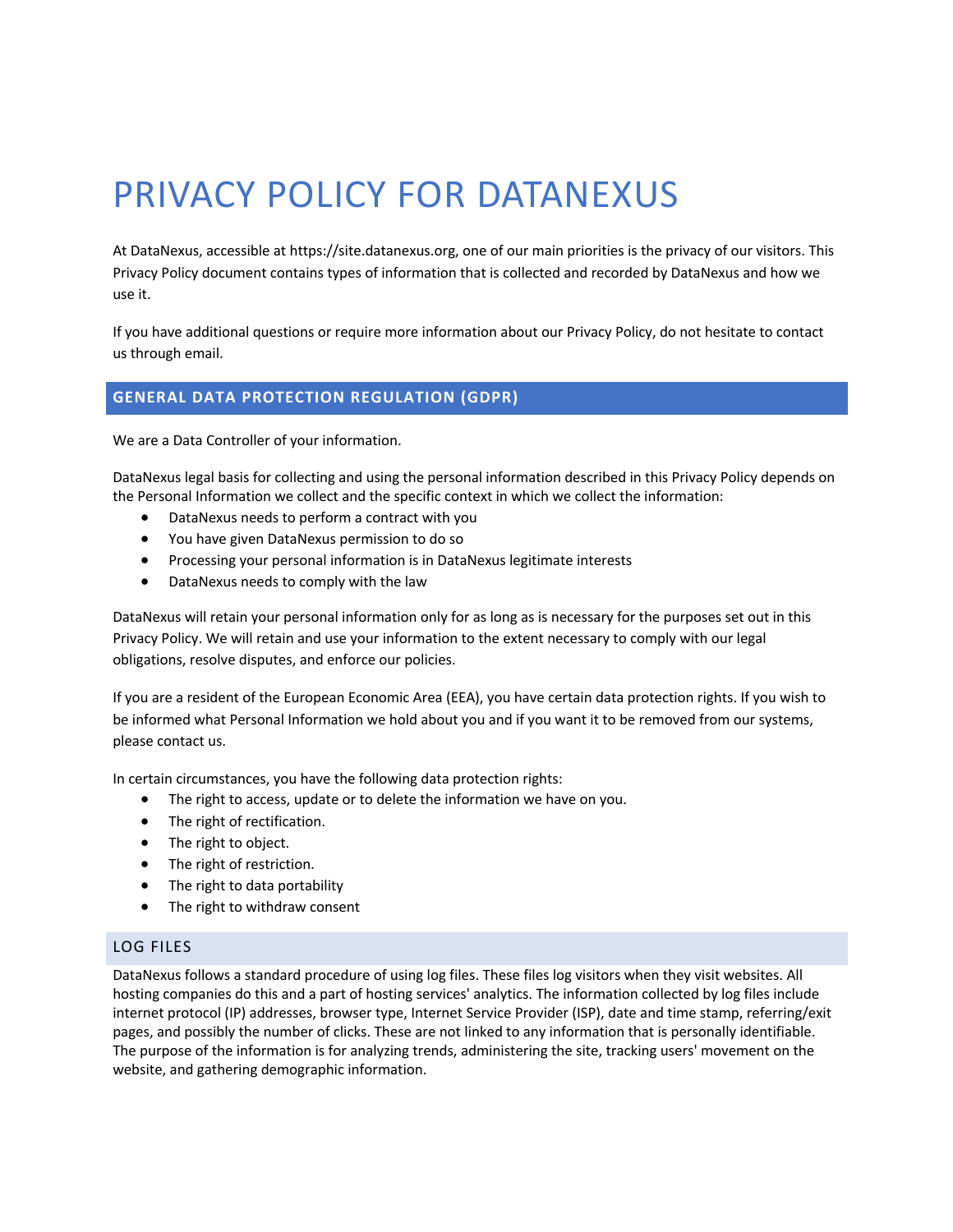### COOKIES AND WEB BEACONS

Like any other website, DataNexus uses 'cookies'. These cookies are used to store information including visitors' preferences, and the pages on the website that the visitor accessed or visited. The information is used to optimize the users' experience by customizing our web page content based on visitors' browser type and/or other information.

### DOUBLECLICK DART COOKIE

Google is one of the third-party vendors on our site. It also uses cookies, known as DART cookies, to serve ads to our site visitors based upon their visit to https://site.datanexus.org and other sites on the internet. However, visitors may choose to decline the use of DART cookies by visiting the Google ad and content network Privacy Policy at the following URL – https://policies.google.com/technologies/ads.

Some of advertisers on our site may use cookies and web beacons. Our advertising partners are listed below. Each of our advertising partners has their own Privacy Policy for their policies on user data. For easier access, we hyperlinked to their Privacy Policies below.

### PRIVACY POLICIES

You may consult this list to find the Privacy Policy for each of the advertising partners of DataNexus.

Third-party ad servers or ad networks uses technologies like cookies, JavaScript, or Web Beacons that are used in their respective advertisements and links that appear on DataNexus, which are sent directly to users' browser. They automatically receive your IP address when this occurs. These technologies are used to measure the effectiveness of their advertising campaigns and/or to personalize the advertising content that you see on websites that you visit.

Note that DataNexus has no access to or control over these cookies that are used by third-party advertisers.

## THIRD PARTY PRIVACY POLICIES

DataNexus's Privacy Policy does not apply to other advertisers or websites. Thus, we are advising you to consult the respective Privacy Policies of these third-party ad servers for more detailed information. It may include their practices and instructions about how to opt-out of certain options. You may find a complete list of these Privacy Policies and their links here: Privacy Policy Links.

You can choose to disable cookies through your individual browser options. To know more detailed information about cookie management with specific web browsers, it can be found at the browsers' respective websites. What Are Cookies?

## CHILDREN'S INFORMATION

Another part of our priority is adding protection for children while using the internet. We encourage parents and guardians to observe, participate in, and/or monitor and guide their online activity.